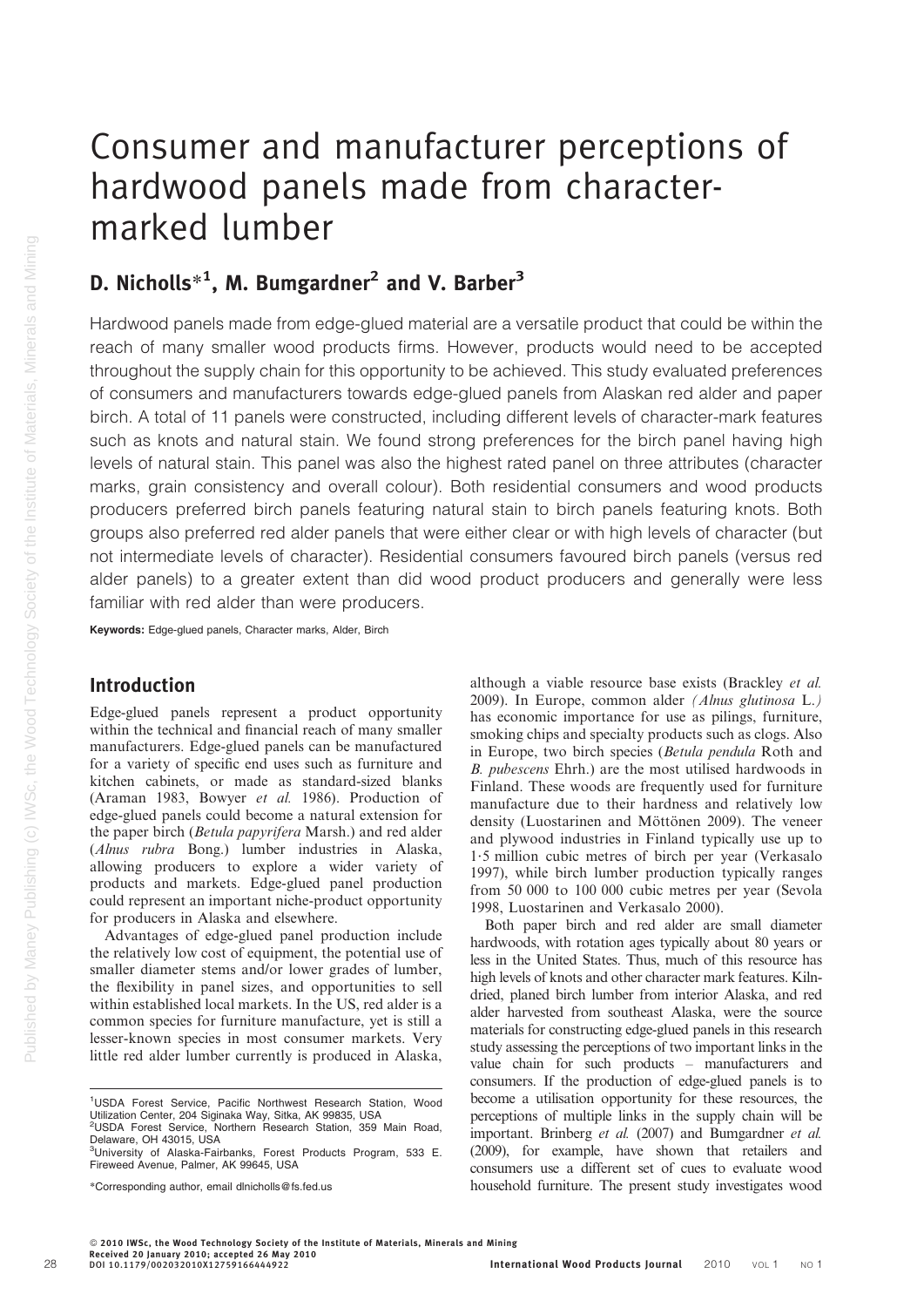products producers and end consumers along several dimensions important to perceptions of hardwood products.

Factors affecting perceptions of wood products Several studies have investigated appearance-based perceptions of wood products. Bigsby et al. (2005) evaluated consumer preferences for wood in furniture, considering 17 combinations of species and applied stain. They found that colour and grain were key wood attributes used by consumers to form preferences. These attributes also were among those used by Brinberg et al. (2007) to measure the effects of several attributes on willingness-to-pay evaluations for wood household furniture, with grain consistency and character-marks emerging as important cues. Similarly, Swearinggen et al. (1998) found that knots were a desirable feature for those preferring bigleaf maple (Acer macrophyllum Pursh), whereas grain variation was favoured by those who preferred Oregon white oak (Quercus garryana Douglas ex Hook.). In addition to illustrating the importance of character-marks and grain to wood products perceptions, another implication of this work is that different types of wood features might elicit different evaluations depending on the context in which they are used.

Broman (2001), in evaluating the aesthethic properties of wood using knotty wood surfaces from Scots pine (Pinus sylvestris L.), found that that the degree of 'harmony' versus 'activity' was an important theme. It was suggested that consumer preferences were based on a preferred blend of wood features, a wide variety of knot size, knot frequency, and natural colour variation in the wood samples. Previous research by Broman (1995) found that people can perceive wood based on a mixture of five feature-properties: texture, knots, colouration, contrasts and 'other' properties.

Donovan and Nicholls (2003) found that distinctive character-marks on birch cabinet doors could command a price premium, and that they may appeal to a smaller proportion of the population than would doors having less distinctive or fewer character marks. In general, doors having high levels of grain variation and those having high levels of character-marking were most appealing to consumers, whereas doors with moderate levels of character were preferred less often than doors made from clear wood. These findings suggested a 'Ushaped' preference structure, whereby moderate levels of character-marking were the least preferred.

Wood species also can play a role in perceptions of wood products. Scholz and Decker (2007) found significant species effects when consumers evaluated attributes of solid wood furniture (dining tables). This study found that wood species not only influenced the material appearance, but also attributes like style and design. Bumgardner and Bowe (2002) suggested that species perception can be an important part of the total product concept for secondary wood products, and found that consumers maintained perceptual images of species even when they could not accurately identify these species. Bumgardner et al. (2007) found that species use could affect preferences for wood products at higher price-points.

## Research objectives

As discussed above, the species used and the type and degree of wood features present in wood products can be

expected to elicit dissimilar perceptions among different groups through the value chain. The following objectives therefore were developed to assess perceptions of edgeglued panels made from Alaskan hardwoods:

- (i) to assess the overall interest in edge-glued panels among two groups: residential consumers and wood products manufacturers
- (ii) to evaluate panels constructed from two different species: paper birch and red alder
- (iii) to evaluate birch panels constructed primarily from wood exhibiting two different character features: knots and natural stain
- (iv) to evaluate birch and red alder panels at three different character mark frequency levels: light, moderate, and high.

## Methods

#### Data collection

A survey of attendees was conducted at the TSI Woodworking Expo (Tacoma, Washington, November 2008) and at the Fairbanks Home Show (Fairbanks, Alaska, March 2009). At these events, people were asked to look at 11 edge-glued panel samples presented at a booth. In part I, respondents evaluated all 11 panels on a five-point scale (poor to excellent), based on three attributes: character marks, grain consistency and overall colour. In part II, respondents rated their preferences for two different groups of panels – red alder versus birch, and birch knots versus birch stain. Respondents also selected their three overall favourite panels. In part III, respondents provided either demographic data or company data. All data were collected in cooperation with the University of Alaska-Fairbanks wood products program. Respondents were offered a small forest products incentive (key chain or similar prize) for participation. Two different populations were sampled, using the same survey instrument. Our sample groups included:

- (i) wood products producers at a Woodworking Expo in Tacoma, WA  $(n=129)$
- (ii) residential consumers at a Home Show in Fairbanks, AK  $(n=475)$ .

In the residential consumer sample, 55% were male and 48% were at least 51 years of age (a plurality of 33% were 51 to 60 years of age). Over 56% had annual household income of at least \$75 000, with a plurality (30%) having household income of \$75 000 to \$100 000. In the wood products producer sample, most (89%) were male, and 43% were at least 51 years of age (a plurality of 31% were 51 to 60 years of age). Most represented small firms, as 42% had annual sales of less than \$250 000 (60% were \$1 million or less), and 71% had 10 or fewer employees (a plurality of 36% had two to five employees).

#### Panel construction

All panels were constructed to a size of  $12 \times 18$  inches  $(30.5 \times 45.7 \text{ cm})$ , with each component being about 1– 2 inches  $(2.5-5.1 \text{ cm})$  in width (Figs. 1–5). All lumber was kiln-dried and planed, followed by application of a clear coat finish. No other stains or finishes were applied so that the original colour and texture of the panels could be preserved.

For red alder, one panel was constructed using clear wood, and three panels were constructed using varying levels of knots (Table 1). Red alder lumber was selected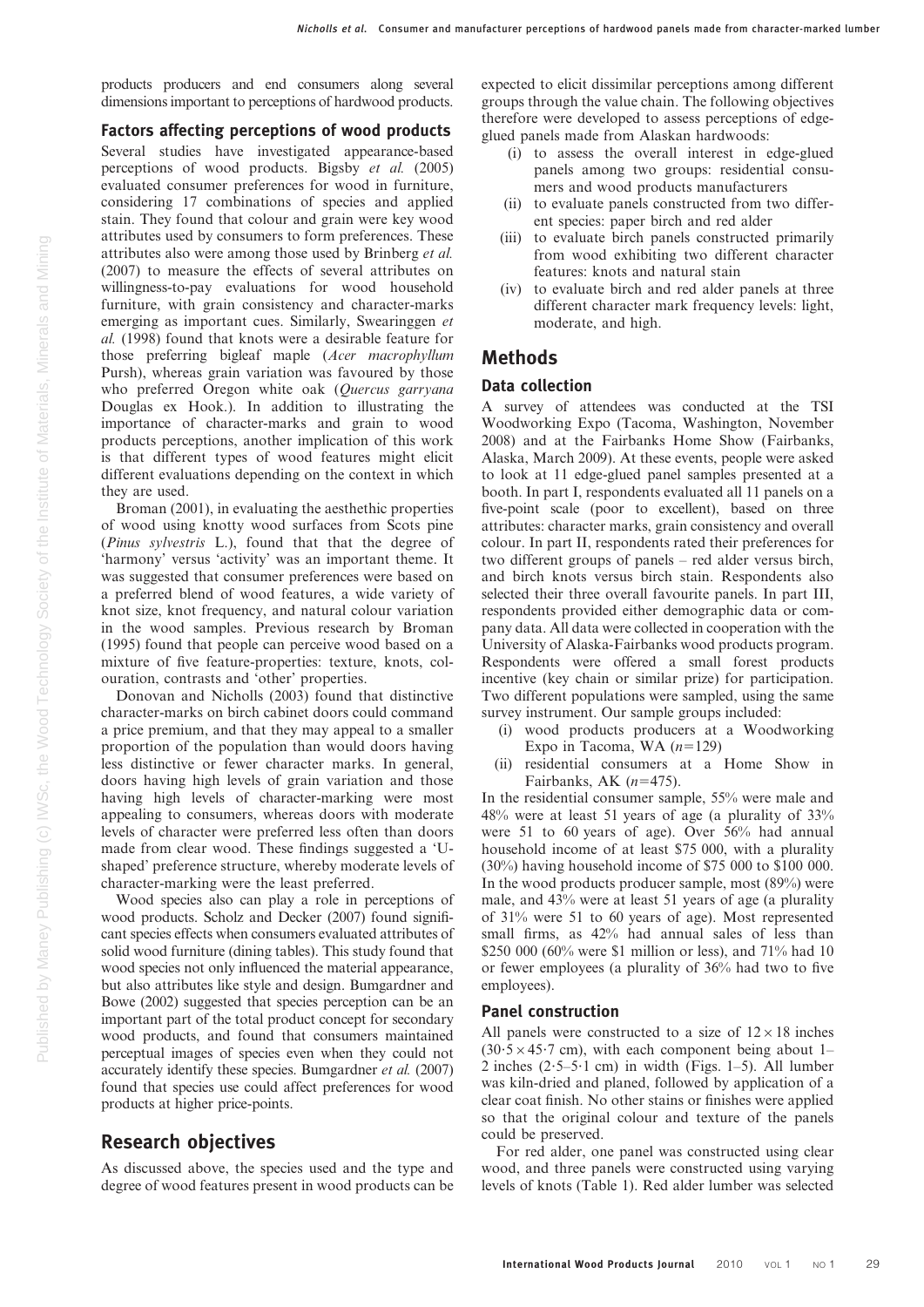

1 Red alder edge-glued panel (clear wood construction); dimensions of this photo frame are approximately  $12\times18$  inches (30.5  $\times$  45.7 cm)



2 Red alder edge-glued panel (high level of charactermarked wood); dimensions of this photo frame are approximately  $12\times18$  inches (30.5  $\times$  45.7 cm)



3 Paper birch edge-glued panel (clear wood construction); dimensions of this photo frame are approximately  $12\times18$  inches (30.5  $\times$  45.7 cm)



4 Paper birch edge-glued panel (high level of knots); dimensions of this photo frame are approximately  $12\times18$  inches (30 $\cdot$ 5  $\times$  45 $\cdot$ 7 cm)

from material generated during a lumber recovery study near Ketchikan, Alaska (Brackley et al. 2009). For birch, one panel was constructed featuring clear wood, three panels featured varying levels of knots, and three panels featured varying levels of natural stain (Table 1). Birch lumber was selected from the retail inventory of a lumber store in Fairbanks, Alaska (and had been sawn locally). Therefore, four red alder panels and seven birch panels were constructed for a total of 11 panels.

## Results

#### Residential consumers

#### Birch panels

Birch with natural stain (panel 11) was preferred by a wide margin among residential consumers, being selected  $47.5%$  of the time (Table 2). This panel was also the highest rated panel on all three attributes evaluated (character marks, grain consistency and overall colour), with well over 80% rating each attribute as



5 Paper birch edge-glued panel (high level of natural stain); dimensions of this photo frame are approximately  $12\times18$  inches (30.5 $\times$ 45.7 cm)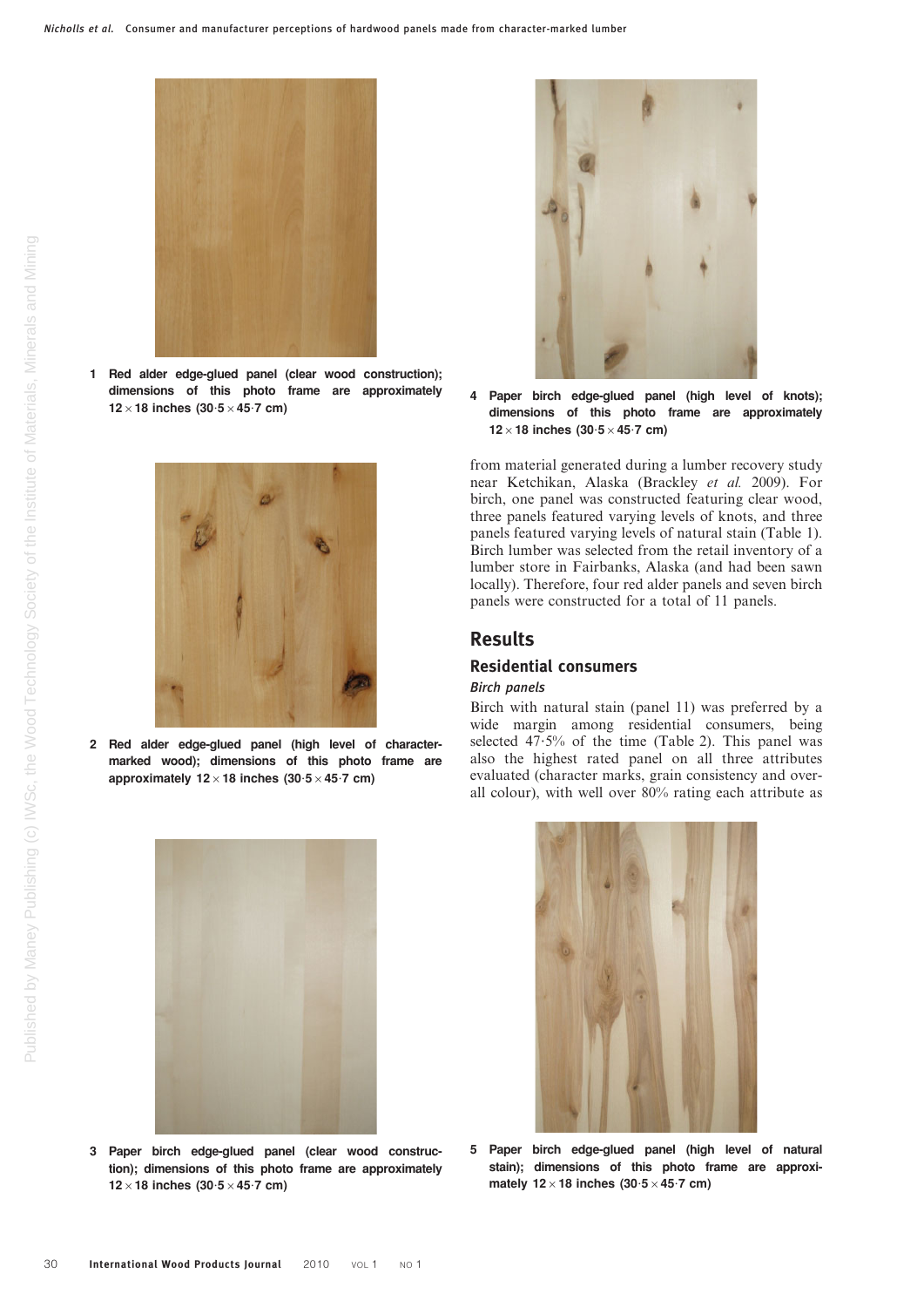Table 1 Edge-glued panel descriptions

|              |                | <b>Character feature</b> |          |  |  |
|--------------|----------------|--------------------------|----------|--|--|
| Panel number | <b>Species</b> | Type                     | Level    |  |  |
| 1            | Red alder      | None (clear)             | .        |  |  |
| 2            | Red alder      | Knots                    | Low      |  |  |
| 3            | Red alder      | Knots                    | Moderate |  |  |
| 4            | Red alder      | Knots                    | High     |  |  |
| 5            | <b>Birch</b>   | None (clear)             | $\cdots$ |  |  |
| 6            | Birch          | Knots                    | Low      |  |  |
| 7            | <b>Birch</b>   | Knots                    | Moderate |  |  |
| 8            | <b>Birch</b>   | Knots                    | High     |  |  |
| 9            | Birch          | Natural stain            | Low      |  |  |
| 10           | Birch          | Natural stain            | Moderate |  |  |
| 11           | <b>Birch</b>   | Natural stain            | High     |  |  |

good or excellent (Table 3). Panel 11 also showed strong results for the second favourite panel, being selected  $16.5\%$  of the time. This strong preference for a single panel was somewhat surprising considering that respondents could view all 11 panels in one setting, selecting any one of these as their favourite. By a wide margin, residential consumers preferred the birch panel group featuring natural stain (panels 9–11) to birch panels featuring knots (panels 6–8). Here, more than 86% of respondents favoured natural stain (Table 4). As shown in Table 4, residential consumers were not statistically different from producers in their strong preference for stained birch over knotty birch  $(p=0.27)$ .

#### Red alder panels

Red alder panel 3 (moderate level of knots) was the least likely to have been selected as the favourite or second favourite panel of any red alder panel (Table 2). Residential consumers rated red alder panel 1 (clear wood) highly for colour and for grain (Table 3), and it was the most preferred alder panel (Table 2). Overall, it appeared that residential consumers preferred red alder panels that were either clear or with high levels of character (but not intermediate levels of character).

#### Red alder versus birch panels

Residential consumers preferred birch panels to red alder by almost a  $2:1$  margin (Table 4), and were statistically different from producers in their preference for birch ( $p=0.04$ ). This result included a broad range of character-mark features for each species group. Perhaps a common denominator when comparing red alder to birch panels was that the underlying colour (exclusive of character marks) was somewhat brighter for birch. Another potentially important distinction was that some birch panels (e.g. those with natural stain) had entire regions of character (Fig. 5), whereas red alder panels featured more discrete, localised regions of character (Fig. 2). Although these aspects were not measured quantitatively, they could have influenced residential consumer perceptions.

The red alder panels with knots (panels 2–4) generally received slightly higher attribute ratings when compared to the birch panels having knots (panels 6–8). However, the red alder panels with knots (panels 2–4) were somewhat less popular (Table 2) and lower rated for attributes (Table 3) versus birch panels having natural stain (panels 9–11).

#### Character-mark interest

Residential consumers exhibited a strong general interest in character-marked wood products when asked to rate their interest on a five-point scale (Table 5). More than 63% of respondents rated their interest as either 'high' or 'very high' (versus only 7% of respondents having 'low' or 'very low' interest). Residential consumers were statistically different from producers in this regard ( $p<0.01$ ). Also for residential consumers, character marks were most highly rated for birch panels having natural stain versus any of the other panel groups. Here, character marks were rated as either good or excellent at least 70% of the time (panel 9), and as high as  $86\%$  of the time (panel 11) (Table 3).

#### Past use of hardwood species

Residential consumers indicated a high level of past use of birch, but not of red alder in household use (Table 6). This could have been influenced by the fact that the survey took place in Fairbanks, Alaska, where birch forests are common and birch lumber is sold in several retail centres (but not the case for red alder). In addition, red alder often is stained as a substitute for highervalued species such as cherry (Prunus serotina Ehrh.). Past studies have shown that less that 5% of consumers in the Pacific Northwest could correctly identify red alder wood (Bumgardner et al. 2007). Thus, if products

Table 2 Edge-glued panel descriptions and overall preferences; residential consumers versus wood products producers

|       |                                             | Favourite panel      |                            | Second favourite panel |                         |  |  |
|-------|---------------------------------------------|----------------------|----------------------------|------------------------|-------------------------|--|--|
|       |                                             | Residential consumer | Wood products producers    | Residential consumer   | Wood products producers |  |  |
|       | Panel Species<br>Percentage of times chosen |                      | Percentage of times chosen |                        |                         |  |  |
|       | Red alder                                   | $10-8$               | $10-2$                     | 8.2                    | $15-4$                  |  |  |
| 2     | Red alder                                   | 4.2                  | $1-7$                      | 7.5                    | 4.3                     |  |  |
| 3     | Red alder                                   | 1.8                  | 4.2                        | 4.4                    | 8·6                     |  |  |
| 4     | Red alder                                   | 6.8                  | 13.6                       | 8.8                    | 10.3                    |  |  |
| 5     | <b>Birch</b>                                | 5.3                  | 14.4                       | 7.5                    | 12.0                    |  |  |
| 6     | <b>Birch</b>                                | 0.9                  | 2.5                        | 0.9                    | $1 - 7$                 |  |  |
| 7     | <b>Birch</b>                                | 1.8                  | $1-7$                      | 3.3                    | 6.0                     |  |  |
| 8     | <b>Birch</b>                                | 0.7                  | 1.7                        | 5.5                    | 6.0                     |  |  |
| 9     | <b>Birch</b>                                | 7.7                  | 8.5                        | 11.0                   | 6.0                     |  |  |
| 10    | <b>Birch</b>                                | 12.7                 | 2.5                        | 26.4                   | 13.7                    |  |  |
| 11    | <b>Birch</b>                                | 47.5                 | 39.0                       | 16.5                   | $16 - 2$                |  |  |
| Total |                                             | $100.2*$             | 100.0                      | $100 - 0$              | 100.2                   |  |  |

\*Some totals are not 100?0 due to rounding.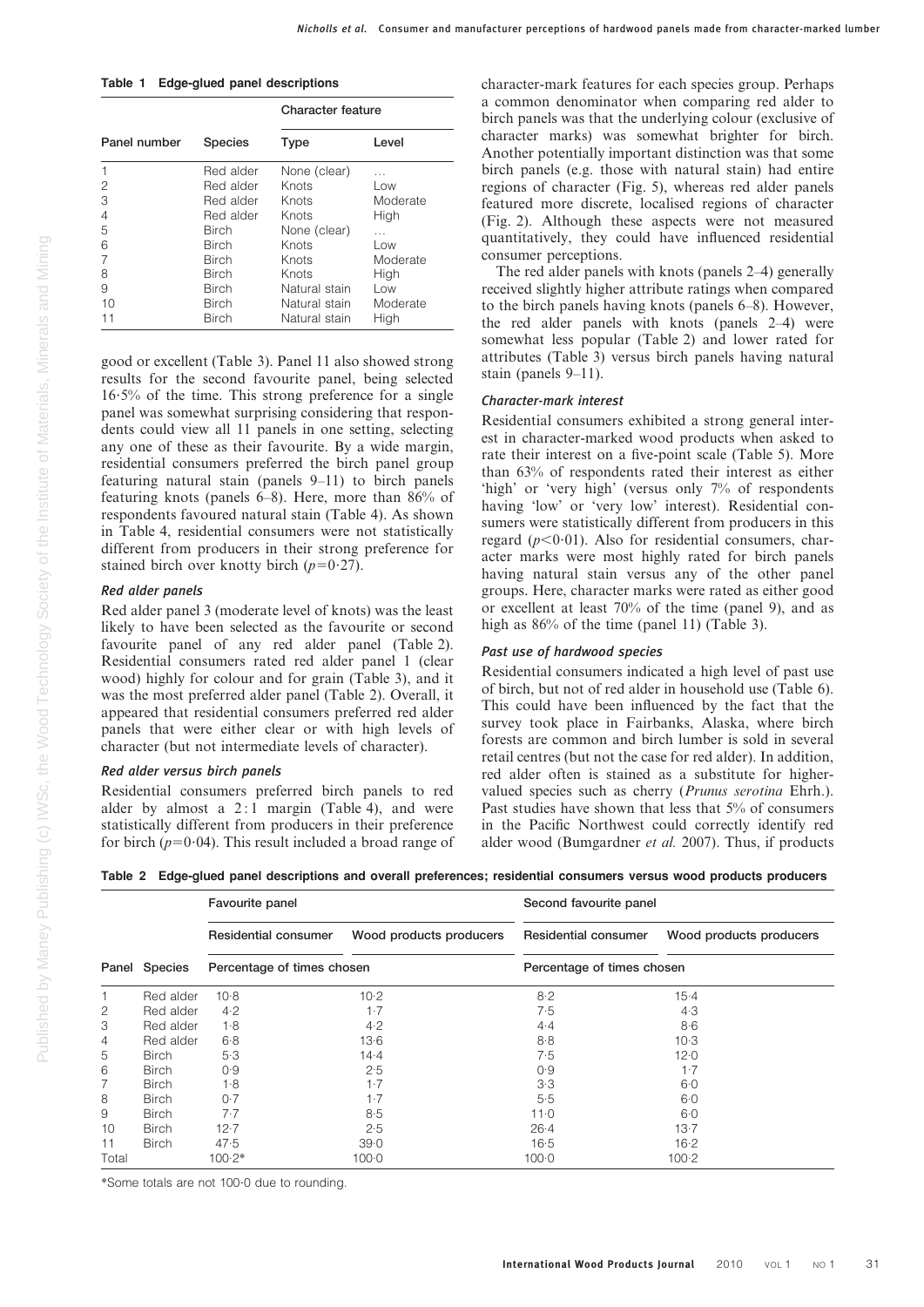Table 3 Percentage of time that red alder and paper birch edge-glued panels were rated good or excellent by residential consumers and wood products producers

|       | <b>Residential consumers</b>                                           |          |          |                                                             | Wood products producers |          |  |  |
|-------|------------------------------------------------------------------------|----------|----------|-------------------------------------------------------------|-------------------------|----------|--|--|
|       | Character marks                                                        | Grain    | Colour   | Character marks                                             | Grain                   | Colour   |  |  |
| Panel | Percentage of time rated good or excellent <sup>*</sup> , <sup>†</sup> |          |          | Percentage of time rated good or excellent <sup>*</sup> , † |                         |          |  |  |
|       | 47.3                                                                   | 71.7     | $70-4$   | 62.2                                                        | 65.4                    | 78.9     |  |  |
| 2     | $58 - 1$                                                               | 53.6     | 56.8     | 44.9                                                        | 29.1                    | 39.2     |  |  |
| 3     | 56.6                                                                   | 59.3     | 68.1     | 53.5                                                        | 48.4                    | $58 - 1$ |  |  |
| 4     | 57.4                                                                   | 58.9     | 68.3     | 55.9                                                        | 55.2                    | 65.8     |  |  |
| 5     | 40.0                                                                   | 61.6     | 52.5     | 54.4                                                        | 78.7                    | 71.4     |  |  |
| 6     | 43.8                                                                   | 46.9     | 42.5     | 38.3                                                        | 35.4                    | 28.6     |  |  |
|       | 52.5                                                                   | $56 - 7$ | 60.3     | 57.8                                                        | 61.1                    | 57.3     |  |  |
| 8     | 49.2                                                                   | 48.9     | $58 - 1$ | 45.2                                                        | 44.8                    | 37.1     |  |  |
| 9     | 70.1                                                                   | 75.9     | 74.6     | $60 - 8$                                                    | 59.7                    | 66.4     |  |  |
| 10    | 78.3                                                                   | 74.9     | 78.8     | 59.2                                                        | 50.0                    | 53.2     |  |  |
| 11    | 86.5                                                                   | 84.6     | 87.3     | 79.4                                                        | 75.2                    | 76.6     |  |  |

\*Based on five-point scale including: poor, fair, neutral, good and excellent.

 $\dagger$ The 90% confidence interval is approximately 3.9% ( $+\tilde{l}$ ) for residential consumers and approximately 7.3 ( $+/-$ ) for producers.

are not specifically marketed as being made of red alder, consumers might be unaware of its use. It also was noteworthy that residential consumers were statistically less likely than producers to have indicated past use of red alder  $(p<0.01)$ , but not birch  $(p=0.23)$ .

#### Wood products producers

#### Birch panels

Among wood products producers, birch with high levels of natural stain (panel 11) was preferred by a wide margin, being selected 39% of the time (Table 2). This panel was among the highest rated panels for all three attributes evaluated (character marks, grain consistency and overall colour), with over 75% of all respondents rated panel 11 as good or excellent on these attributes (Table 3). Clear birch wood (panel 5) also was rated highly for overall colour and grain consistency. Panels from the birch stain group were considerably more popular than those from the birch knot group. Similar to residential consumers, 82% of respondents favoured birch natural stain over birch panels with knots (Table 4).

#### Red alder panels

Highly character-marked red alder (panel 4) was the most popular red alder panel among wood products producers, being chosen as overall favourite nearly 14% of the time (Table 2). The clear red alder panel (panel 1)

was highly rated for colour (Table 3), and was selected as the favourite about 10% of the time. The red alder panels having intermediate levels of character (panels 2 and 3) were rarely selected as the favourite.

#### Red alder versus birch panels

Overall, the red alder panels compared favourably to birch panels for character mark preference scores (Table 3), except for birch panel 11, which rated somewhat higher. In general, birch panels were more popular than red alder among wood products producers (Table 4), with birch panels being preferred about 57% of the time, but statistically less than residential consumer preference for birch.

#### Character-mark interest

Wood products producers indicated statistically less interest in character-marked wood than did residential consumers, with a plurality (38%) of respondents indicating only a moderate general interest in using character-marked wood in their products (Table 5). Although 45% of respondents indicated a high or very high interest in character-marked wood, this was less than the 63% of residential consumers indicating high or very high interest. Previous studies have shown that retailers are somewhat risk-averse to using charactermarked wood in their products (Bumgardner et al. 2001) and less likely than consumers to associate character-

Table 4 Overall preferences for red alder versus paper birch edge-glued panels; residential consumers and wood products manufacturers

|                        |       | <b>Residential consumers</b> | Wood products producers |                     |  |
|------------------------|-------|------------------------------|-------------------------|---------------------|--|
|                        | Count | Percentage of total          | Count                   | Percentage of total |  |
| Species*               |       |                              |                         |                     |  |
| Red alder              | 131   | 32.6                         | 48                      | 43.2                |  |
| <b>Birch</b>           | 271   | 67.4                         | 63                      | 56.8                |  |
| Total                  | 402   | 100                          | 111                     | 100                 |  |
| Birch character-markst |       |                              |                         |                     |  |
| Birch knots            | 56    | $13-7$                       | 18                      | 18.0                |  |
| Birch natural stain    | 354   | 86.3                         | 82                      | 82.0                |  |
| Total                  | 410   | 100                          | 100                     | 100                 |  |

\*Chi-square statistic for this  $2\times2$  table=4 $\cdot35$ ; p=0 $\cdot$ 04.

 $\dagger$ Chi-square statistic for this 2 × 2 table=1 $\cdot$ 22; p=0 $\cdot$ 27.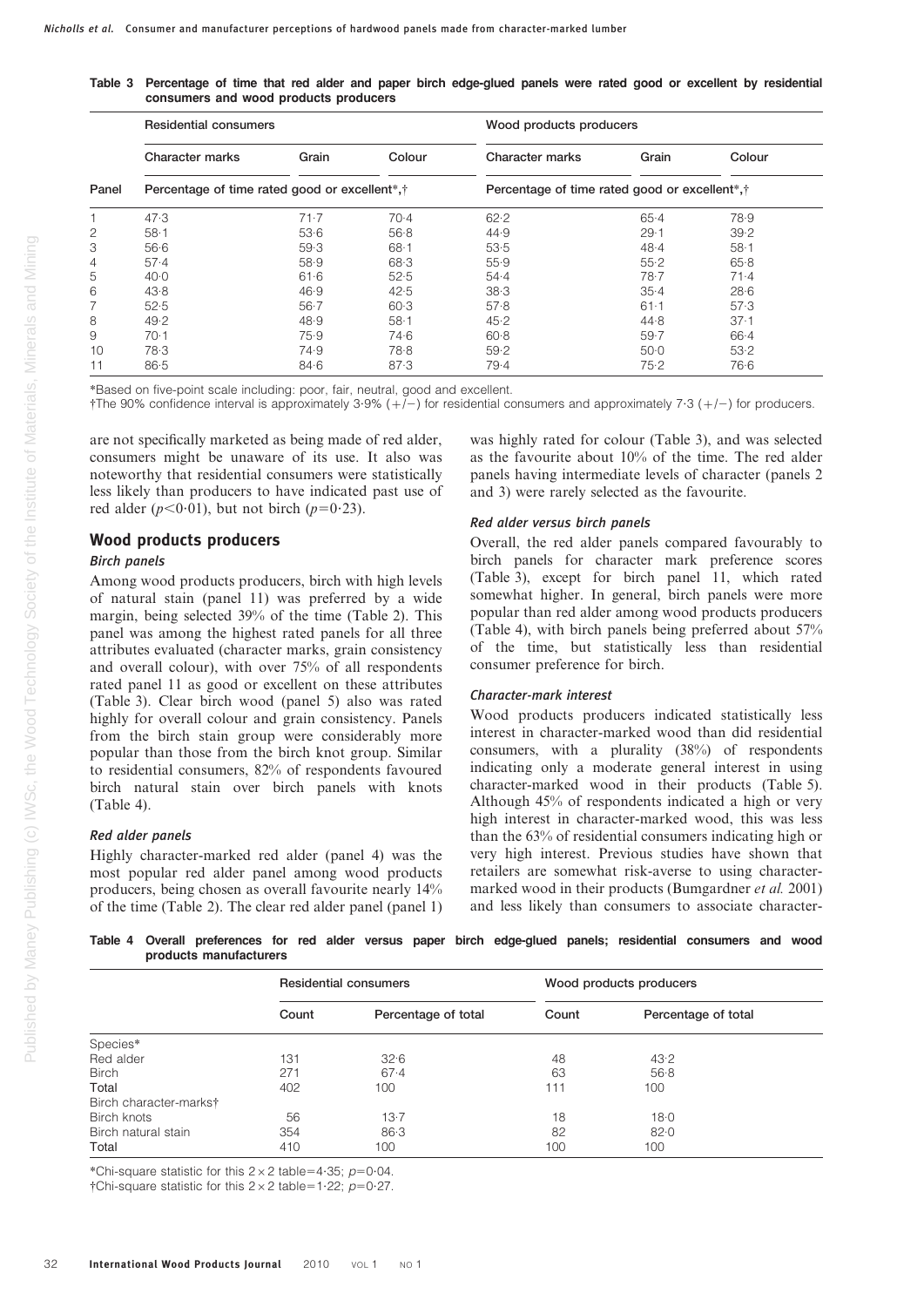|  |  | "Table 5 General interest in character-marked wood products; home owners and wood products manufacturers |  |  |  |  |
|--|--|----------------------------------------------------------------------------------------------------------|--|--|--|--|
|--|--|----------------------------------------------------------------------------------------------------------|--|--|--|--|

|           | <b>Residential consumers</b> |                     | Wood products producers |                     |  |  |
|-----------|------------------------------|---------------------|-------------------------|---------------------|--|--|
|           | Count                        | Percentage of total | Count                   | Percentage of total |  |  |
| Very high | 87                           | 21.0                | 15                      | 13.8                |  |  |
| High      | 176                          | 42.4                | 34                      | 31.2                |  |  |
| Moderate  | 123                          | 29.6                | 42                      | 38.5                |  |  |
| Low       | 27                           | 6.5                 | 13                      | 11.9                |  |  |
| Very low  | っ                            | 0.5                 | 5.                      | 4·6                 |  |  |
| Total     | 415                          | 100.0               | 109                     | 100.0               |  |  |

\*Chi-square statistic for this  $2\times5$  table=21.4; p<0.01

marks with willingness-to-pay for furniture products (Brinberg et al. 2007).

#### Past use of hardwood species

Wood products producers indicated a relatively high past usage of red alder, with over 61% of respondents indicating some past use of this species (Table 6). Birch was also widely used among wood products producers, with almost 74% of respondents indicating some past use. The difference between residential consumers' reported use of red alder and reported use by producers was notable; assuming the producers were not exporting products, these percentages should in reality be much closer, such as was the case for birch.

## Discussion and conclusions

This study found very strong preferences for birch panels having high levels of natural stain, and to a lesser degree, birch panels having moderate levels of stain. This trend was especially apparent for residential consumer. For both groups, birch panels containing stain were greatly preferred to birch panels containing knots, suggesting this type of character-mark generally has greater appeal than knots. However, there were several differences in perceptions between residential consumers and wood products producers. Residential consumers favoured birch panels (versus red alder panels) to a somewhat greater extent than did wood product producers. Furthermore, a majority of producers reported using red alder in the past, whereas very few consumers reported past use of red alder. This illustrates the paradox associated with alder – it has become a widely utilised industrial species but is still relatively unknown to consumers.

Some respondents mentioned anecdotally that the overall appearance of the birch stained panels was similar to a hickory species (i.e. a distinctive striped look). This could suggest advantages for products to imitate more popular or more expensive products. It is important to note that the highly popular birch panels (with natural stain) also contained some knots, and therefore the overall appeal of this panel could be in part due to the mixture of character features present. The popularity of the birch stained panels seems consistent with Broman (2000) who found that preferences for knotty wood surfaces were connected with a physical blend of wood features, and that it was important to avoid a state of 'disharmony' for appearance of knotty surfaces. This could be particularly important for edge-glued panels if divergent texture or colour were present on adjacent laminates. In the present study, laminates were selected individually for each panel with an effort to minimise the variation in colour or overall features between laminates.

When considering red alder panels, clear wood was generally preferred by both residential consumers and wood products producers (Table 2). The colour of clear red alder also received high ratings. However, wood products producers also showed strong interest in red alder having high levels of character (i.e. knots). These results are in general agreement with past research (Donovan and Nicholls 2003) in which respondents favoured either high levels of character or clear wood (but less preference for intermediate levels of character). In the current study, the lowest attribute ratings for both species (Table 3) tended to occur for panels having moderate levels of character. This finding would suggest that manufacturers could benefit from lumber sorting strategies where clear wood and high character wood are separated from intermediate grades.

An anecdotal finding of this study (based on informal comments by participants while evaluating the panels) was that surface roughness associated with knots should be avoided. This was apparent in several of the birch panels features knots (panels 6 through 8), and also for the red alder panel having high levels of character (panel 4). Surface roughness, although not directly measured in our study, may be one reason for the relatively low attribute ratings for these panels. This hypothesis is in general agreement with Jonsson et al. (2008) who found that smoothness can be one of the preferred core categories of wood.

Table 6 Past use of red alder and paper birch; residential consumers and wood products manufacturers

|            | Red alder*                   |                                 |                         |                     | Paper birch <sup>+</sup>     |                                                     |                         |                |  |
|------------|------------------------------|---------------------------------|-------------------------|---------------------|------------------------------|-----------------------------------------------------|-------------------------|----------------|--|
|            | <b>Residential consumers</b> |                                 | Wood products producers |                     | <b>Residential consumers</b> |                                                     | Wood products producers |                |  |
|            |                              | Count Percentage of total Count |                         | Percentage of total |                              | Count Percentage of total Count Percentage of total |                         |                |  |
| Yes<br>No. | 48<br>360                    | 11.8<br>88.2                    | 68<br>43                | 61.3<br>$38 - 7$    | 281<br>134                   | 67.7<br>32.3                                        | 81<br>29                | 73.6<br>$26-4$ |  |

\*Chi-square statistic for this  $2\times2$  table=123.2; p<0.01.

 $\dagger$ Chi-square statistic for this 2 × 2 table=1.4; p=0.23.